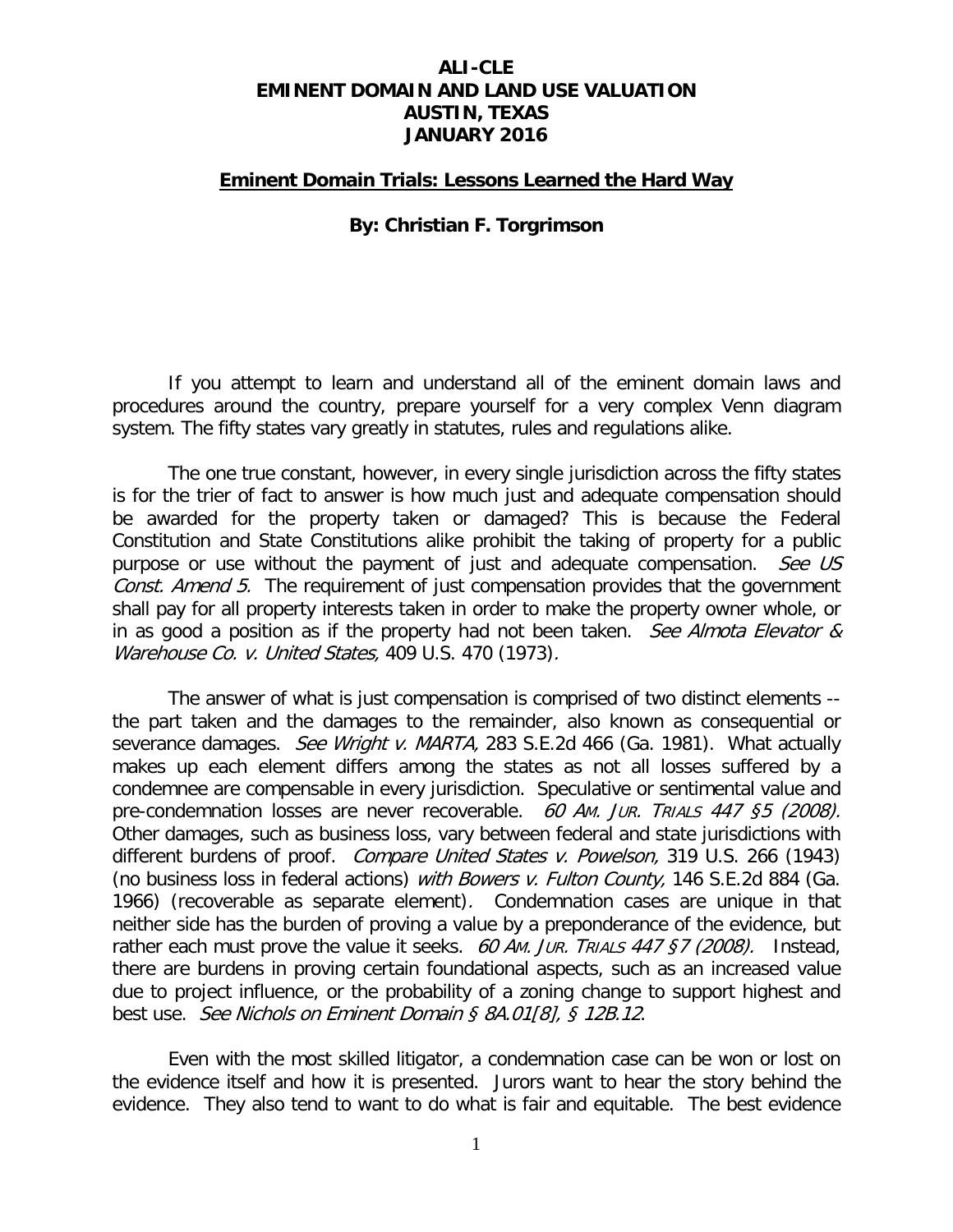in the world will not save a case if the jury finds the story is too dramatic or not dramatic enough, or the witnesses are overreaching or arrogant, or the evidence is too complex. As a whole, the jury wants the lawyers in the courtroom to: (1) keep it simple; (2) emphasize the facts over opinions; (3) keep the trial moving because they have more important things they could be doing; (4) speak clearly and loudly; (5) use good visuals; (6) be prepared; (7) be professional and polite to everyone, including opposing counsel; (8) open and close with clarity and brevity; (9) show them you care about your client and their claims; and (10) treat them as equals and avoid at all costs talking down to them. See S. Macpherson, Viewing Your Case Through the Juror's Eyes, CP006 ALI-ABA (January 2009).

#### **1. Proving Value**

To help the jury answer the question of just and adequate compensation, fair market value is the measuring stick that is standard in all jurisdictions: what would a willing buyer pay and what would a willing seller accept in an arm's length transaction with no compulsion to buy or sell? See United States v. 564.54 Acres of Land, 441 U.S. 506 (1979). For the practitioner, the tricky part is translating this standard into dollars that truly measure what has been taken and what has been damaged by the taking. Is just and adequate compensation always the same as fair market value? What kind of evidence should you consider using to prove fair market value as the condemnor? As the condemnee? What evidence can you present in the jurisdiction?

There are a few basic concepts that frequently arise in most condemnation cases that govern fair market value and will drive the kind of evidence introduced. Of the three approaches to valuation, market, income and cost, the market approach in which the property is compared to sales of other similar properties is generally preferred to prove fair-market value. See 40 Am. Jur. Proofs 3p 395, § 11 (2008). The price paid by the willing buyer to the willing seller is determined as of a certain valuation date – the date the condemnation is filed, the date of possession or title vesting, or the date of the trial or judgment. 60 AM. JUR. TRIALS 447 §9 (2008). A property's highest and best use is referred to across the board as the most profitable use that is legally permissible, physically possible, and economically feasible. See 5 Nichols on Eminent Domain,  $\zeta$ 12B.12 (3d ed.). It is commonly at issue, particularly when the current use and the highest and best use differ. This paper is not broad enough to cover all aspects of proof. Below is a discussion of some of the more disputed sources of proving value.

## **(a) Evidence of offers to sell/offers to buy the subject property**

Pre-take offers on the subject property may be relevant to the question of fair market value of property. However, in most jurisdictions, an offer is not admissible as direct evidence of value primarily because it is not an arm's length completed transaction. Similarly, a mere option to purchase the condemned property is inadmissible because no transaction has occurred. Unaccepted offers can be easily fabricated, cannot be verified, and may be made with no expectation of performance. As a result, most states prohibit evidence of such offers even if made by a bona fide third party. See 5 Nichols on Eminent Domain,  $\zeta$  21.4 (3d ed.). Evidence of an offer,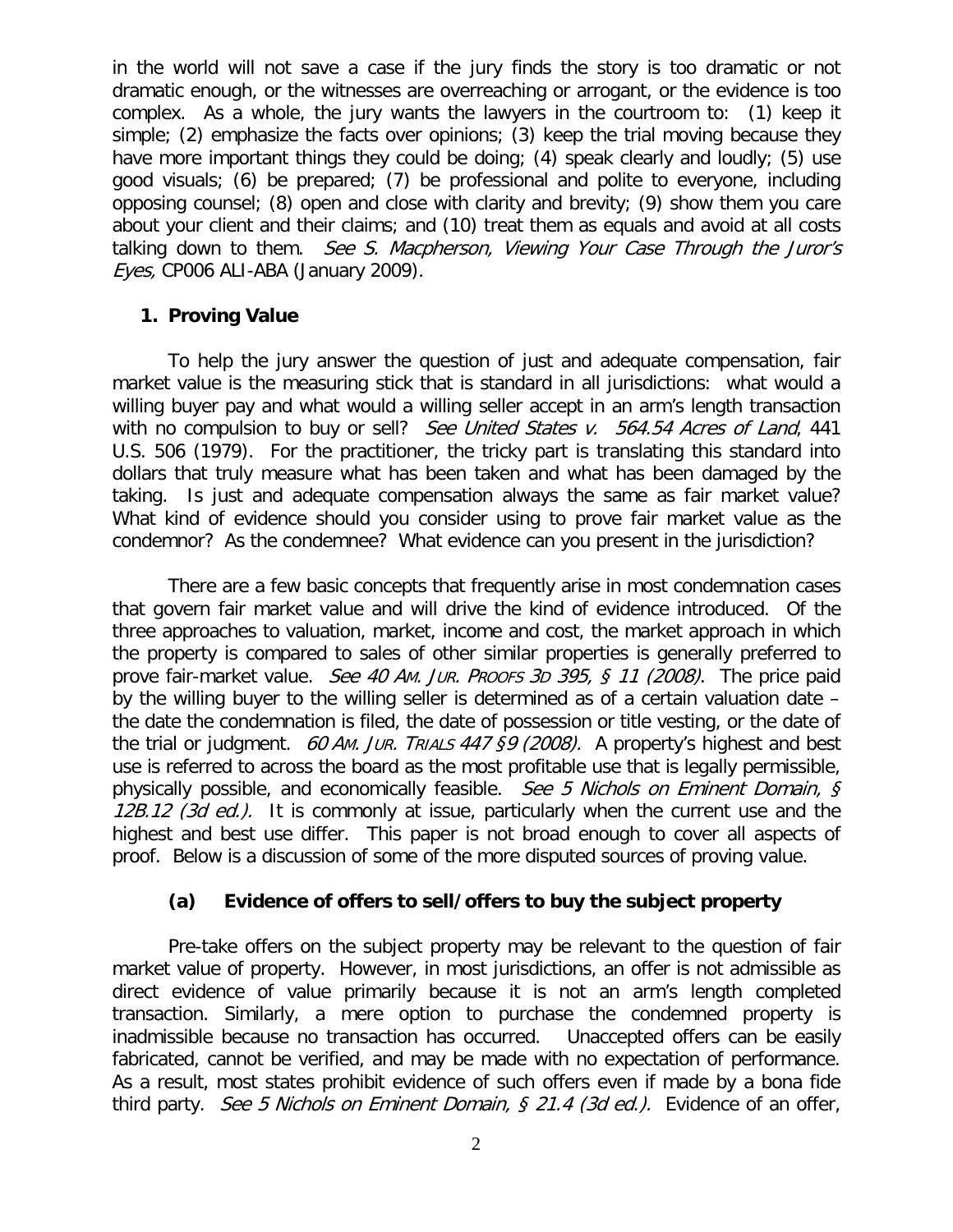however, may be used to bolster an appraiser's opinion of value, or for impeachment purposes on cross examination of the property owner. If the offer is close enough in time to the date of valuation, it may be admissible against the landowner. See United States v. A Certain Tract or Parcel of Land, 47 F. Supp. 30 (N.D.Ga. 1942). Such evidence is often the subject of a motion in limine by condemnor and condemnee alike because it poses risks for both sides.

## **(b) Evidence of the price paid by the property owner for the subject property**

 Similar to unaccepted offers, the price paid by a condemnee on the subject property may be relevant to the question of fair market value. Whether it is admissible as direct evidence of value depends on how close to the date of valuation the sale occurred. The testifying appraiser may want to rely upon it as a comparable sale. The impact such evidence has also depends on its proximity to the date of valuation. The decision to use evidence of the pre-take price paid for the property is a strategic one. If the price paid by the property owner before the taking supports her value, then she should consider using it.

# **(c) Admission of offers to settle between condemnor and condemnee**

Should pre-take offers to settle ever be used as evidence of value or for impeachment purposes? The short answer is never on any day of the week and twice on Sundays. Pre-take settlement discussions in any type of litigation are generally excluded no matter the circumstances. In the context of a condemnation, pre-take offers to "sell" to the condemnor should be excluded as evidence of market value. 60 AM. JUR. TRIALS 447 § 43 (2008). They are highly prejudicial because they are offers of compromise that often occur without the benefit of counsel. A property owner who may not understand his or her rights to compensation may feel compelled to accept a lower offer that the value later asserted at trial. The negotiations are by no stretch of the imagination at arm's length and thus, are not reflective of true fair market value. A motion in limine should be made to exclude all evidence of negotiations and offers to settle.

## **(d) Evidence of the sale of remainder property**

If the subject property is sold after the date of taking, the question arises as to whether the sale is relevant to fair market value and should be admitted. If the property owner claims the remainder property is so damaged by the taking as to impact fair market value, then a sale close in time to the valuation date could be admitted as direct evidence or for impeachment purposes. Of course if the property owner sells the remainder property for a higher value, then a claim for consequential or severance damages due to the taking can be severely impacted. It is similar to allowing evidence of a comparable sale that occurs at some point after the date of taking. Some jurisdictions admit this evidence of the sale if the sale was closed soon after the taking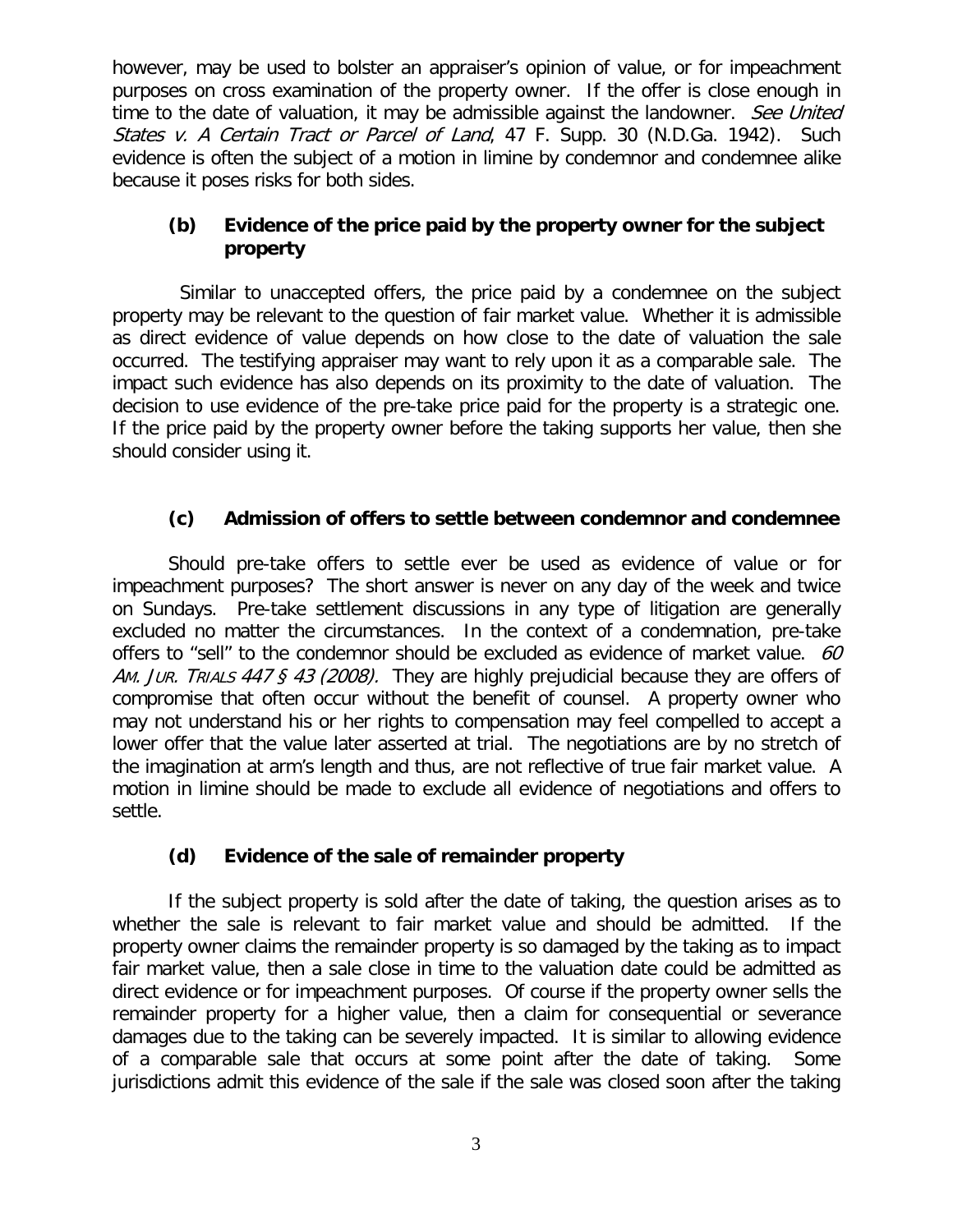or valuation date, the market remained stable in the interim, and the taking had no impact on the sale price. 60 Am. JUR. TRIALS 447 §42 (2008).

# **(e) Zoning changes to prove highest and best use**

In proving value, a property owner is not limited to only the subject property's current use. When the proposed use is the property's highest and best use but zoning restrictions limit that use, the condemnee is entitled to show the probability of a zoning change and how it impacts on market value. The burden of proving a reasonable probability of rezoning falls on the condemnee to show that the property can be adapted to the proposed use; the use is reasonably probable within a certain period of time; and proposed use enhances the market value of the property. See Clark  $\nu$ . [Mississippi Transp. Com'n, 767 So. 2d 173 \(Miss. 2000\).](http://www.westlaw.com/Find/Default.wl?rs=dfa1.0&vr=2.0&DB=0000735&FindType=Y&SerialNum=2000109418) To be admissible, jurisdictions vary on what constitutes a "reasonability probability" and how to prove it. See, e.g., Unified Gov't v. Watson, 577 S.E.2d 769 (Ga. 2003) (evidence of rezoning admissible upon showing reasonable probability or possibility). There are generally two views evidence of an actual probability that the zoning will be changed in the reasonably foreseeable future versus evidence of any factor that may influence value, including the possibility of a zoning change. 40 AM. JUR. PROOFS 3D 395 §18 (2008).

The condemnee and his appraiser must be careful not to value the property as if the use were an accomplished fact. Instead, the property is valued at a price that includes the ability to develop the property for the proposed use. See, e.g., West Jefferson Levee Dist. V. Coast Quality Constr. Corp., La., 93-1718, 640 So.2d 1258 (La. 1994). Certain factors should be considered and introduced to support a probable zoning change probable:

- Rezoning of surrounding properties
- Institutional support for the zoning change, i.e. school, park, church, bus stop tend to support higher residential density and a walking community
- County or municipal land planning in the area
- Demographics and growth patterns,
- Character of the neighborhood, i.e. older homes being purchased, demolished and replaced with McMansions
- Demand in the area for the proposed use
- Sales of similar properties at prices supporting the new zoning
- Physical characteristics of the subject and of nearby properties and,
- Age and circumstances of the zoning ordinance at issue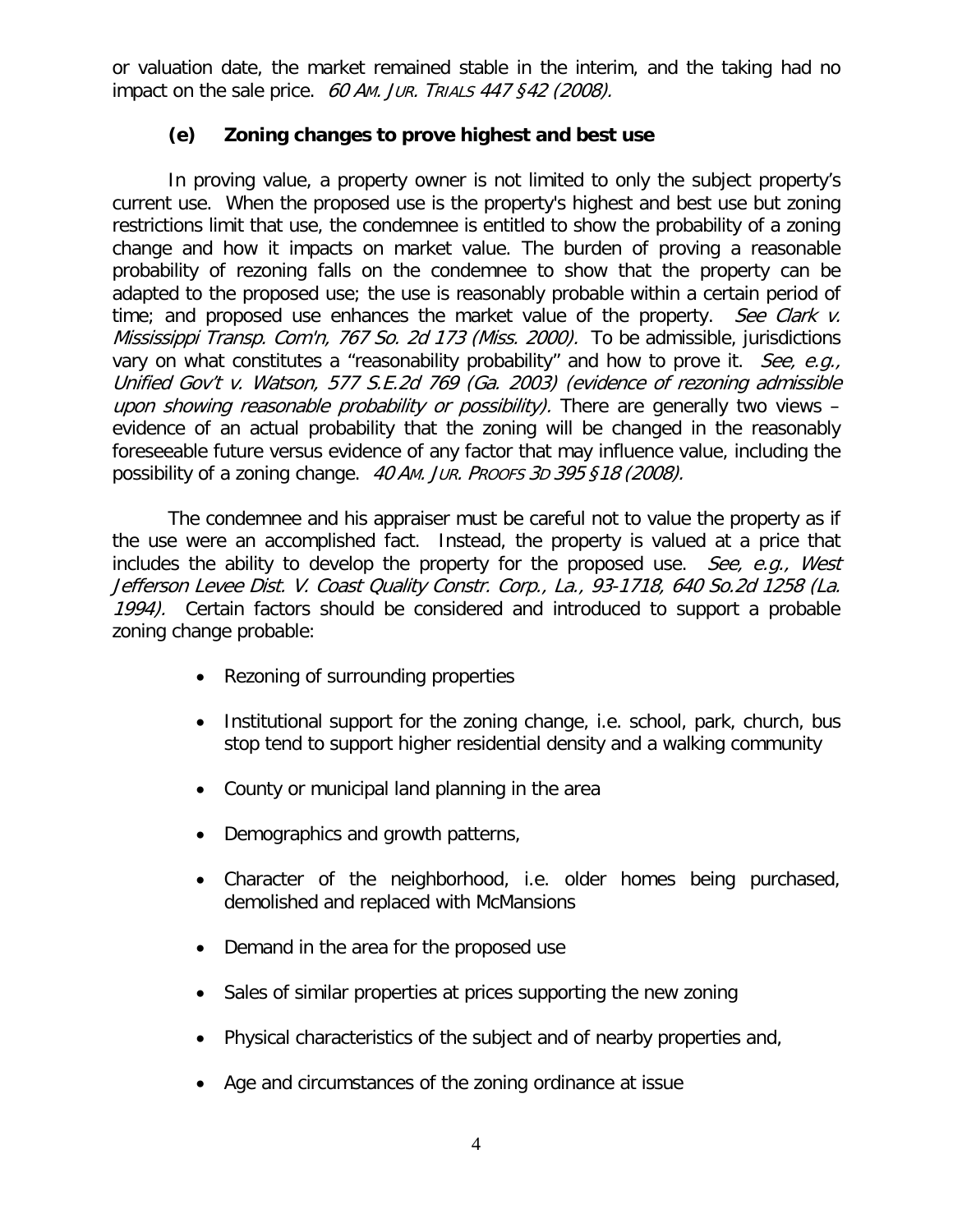• History of rezoning in the jurisdiction

40 AM. JUR. PROOFS 3D 395 §16 (2008). For both condemnor and condemnee, having an expert appraiser with rezoning experience helps the jury understand the likelihood or not of the zoning change. It is important to note that zoning changes often involve a very political process in the particular jurisdiction. No particular witness can testify for certain that the zoning will or will not happen. On cross examination, this fact alone can help steer the jurors towards a conclusion of probability.

### **(e) Bank appraisals, tax assessments and other sticky evidentiary issues**

Tax assessments and other similar assessments should be excluded as direct evidence of fair market value for several reasons. Tax assessors rarely have their hand on the pulse of the market. Valuations by Uncle Sam are done in a vacuum without the input of the property owner, i.e. the seller in the transaction. Assessments in which the value of the property is determined by "someone other than the taxpayer and on which no oath was administered" are not indicative of fair market value. See Gruber v. Fulton County, 111 Ga. App. 71, 140 S.E.2d 552 (1965).

Property valuations, such as a bank appraisal, prepared outside the context of the condemnation and on a date other than the date of valuation are inadmissible as substantive evidence when used for purposes of showing a property's value. A bank appraisal prepared before a condemnation does not reflect market value because it only assigns a value to the property in order to determine the level of financing available. The appraisal process for purposes of financing can be much different than the recognized comparable sales approach in a condemnation, primarily because bank appraisers use listings and offers.

Such appraisals also are not admissible for impeachment purposes as a prior inconsistent statement if the appraisal is not connected in time and circumstances to the date of the taking. To be properly admitted, the prior statement must be relevant in time and in circumstances in order to establish the inconsistency. See Brookhaven Associates v. Dekalb County, 371 S.E.2d 231 (1988).

In those states that require an initial deposit of funds, evidence of the condemnor's estimate of value and deposit into the court registry upon filing the condemnation is excluded. The jury should never consider such evidence in determining just and adequate compensation. See 60 AM. JUR. TRIALS 447 § 44 (2008).

## **2. Expert vs. Lay Witnesses**

Condemnation cases are built around witness testimony and credibility. The use of an expert appraisal witness to put a stamp of approval on a claim for damages is almost universally favored. The appearance of a qualified witness with the proper credentials and experience who explains value on an impartial basis can provide a lasting impression on the jury. If the property at issue involves more complex issues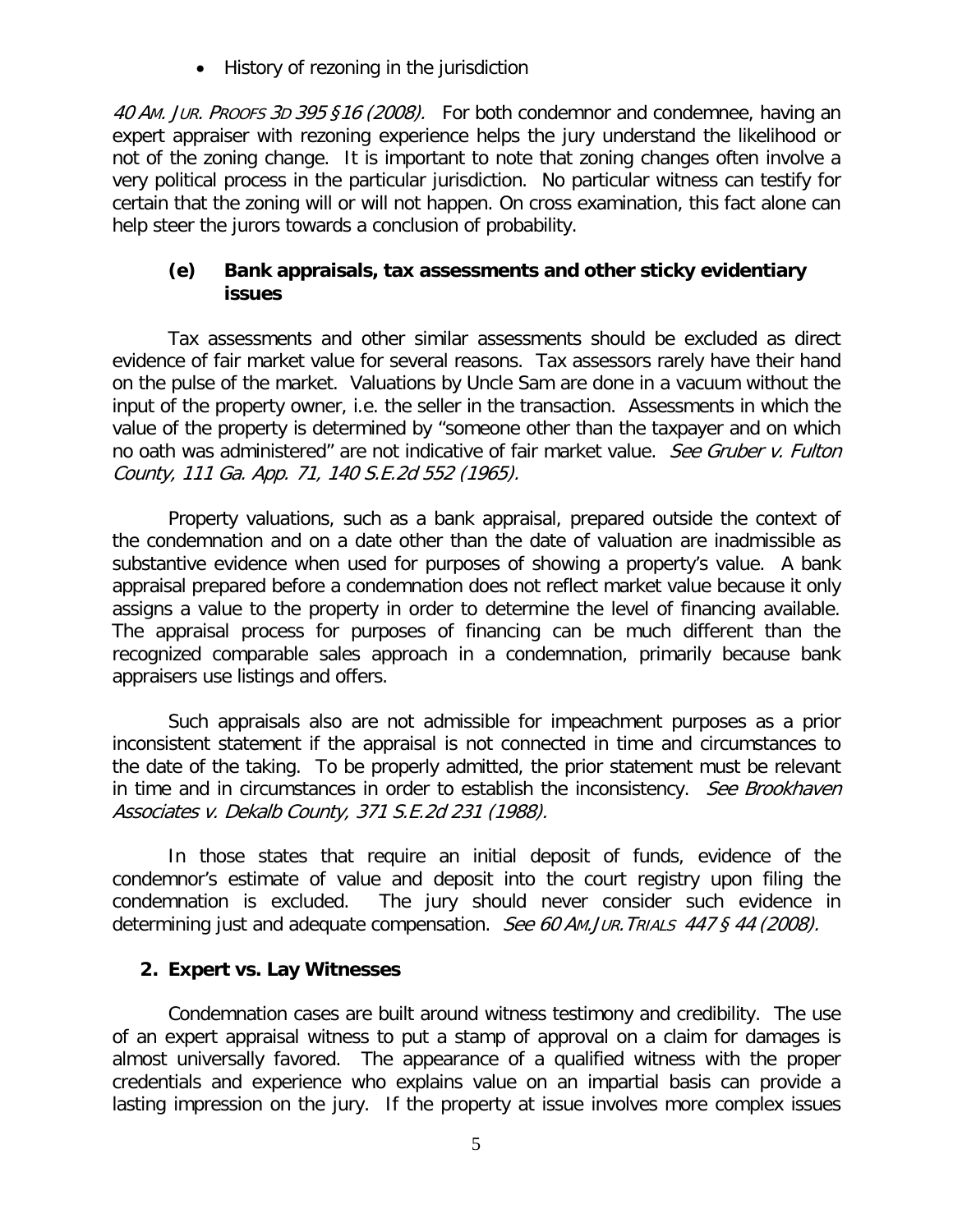than a simple strip take, other foundational witnesses may be required to establish the facts the support the appraiser's opinion of value. Engineers, soil experts, surveyors, land planners, and environmental experts can assist with issues such as rezoning, future development, wetlands, and flood zones.

When it comes to appraisal experts, jurisdictions differ as to the specific qualifications of and the evidentiary basis for an expert's opinions. For example, many states require that the buyer and the seller of a comparable property be introduced into evidence for the expert to be able to rely on the comparable sale. At a minimum, an appraiser should be certified in the jurisdiction, provide a written engagement letter that clearly establishes that the appraiser has no interest in the outcome, and have a working knowledge of the applicable law and appraisal standards. For both condemnor and condemnee, an expert must have independence, impartiality and the basic qualifications to assist the trier of fact in understanding the complex field of appraisals. The appraiser advocates for his or her opinions, not the property, not the owner or condemnor, and not the outcome of the case. In general, it is best to hire an appraiser who testifies on both sides of the "v" to bolster his credibility, maintain independent opinions, or just avoid being painted as a gun for hire on cross examination.

At trial, the condemnor is limited to relying on experts to prove value. The expert's testimony at the right time is the crucial step for the condemnor at trial and should be reserved until he or she can give the greatest impact or support for the case. For the condemnee, however, an expert witness is not the only option or even the best option in every case. The property owner should always testify about the property itself not only because she has the most information to offer, but also because she can personalize the property for the jury. In some cases, the owner can and should also testify as to value. Some jurisdictions permit a property to give an opinion of value of the property being taken or damaged without qualifying as an expert. See 7 Nichols on *Eminent Domain § G1.07[1] (rev. 3d ed. 2007).* The only requirement is that the owner be able to explain the basis for or the process of reaching her conclusion of value, including familiarity with the property, the market area, and values in the market. See, e.g., City of Alma v. Morris, 180 Ga. App. 420, 349 S.E.2d 277 (1986).

The testimony of a property owner can have a greater impact on the jury given the correct circumstances. A lay witness may help break the battle of the experts because he or she may be the most qualified to testify in terms of personal knowledge of the property or the business or the home. The downside of course is the property owner risks appearing sentimental, unrealistic given market demands, or even down right greedy. A condemnor's professional and courteous cross examination of the owner that avoids beating up the witness while attacking his credibility can provide an effective comparison to the other side's highly qualified and impartial expert.

#### **3. Demonstrative Exhibits**

Demonstrative exhibits can be critical to winning a case because they can drive home a point or concept better than oral testimony alone. Juries tend to be visual. The best demonstrative exhibit is the property itself. If the judge will allow it, a site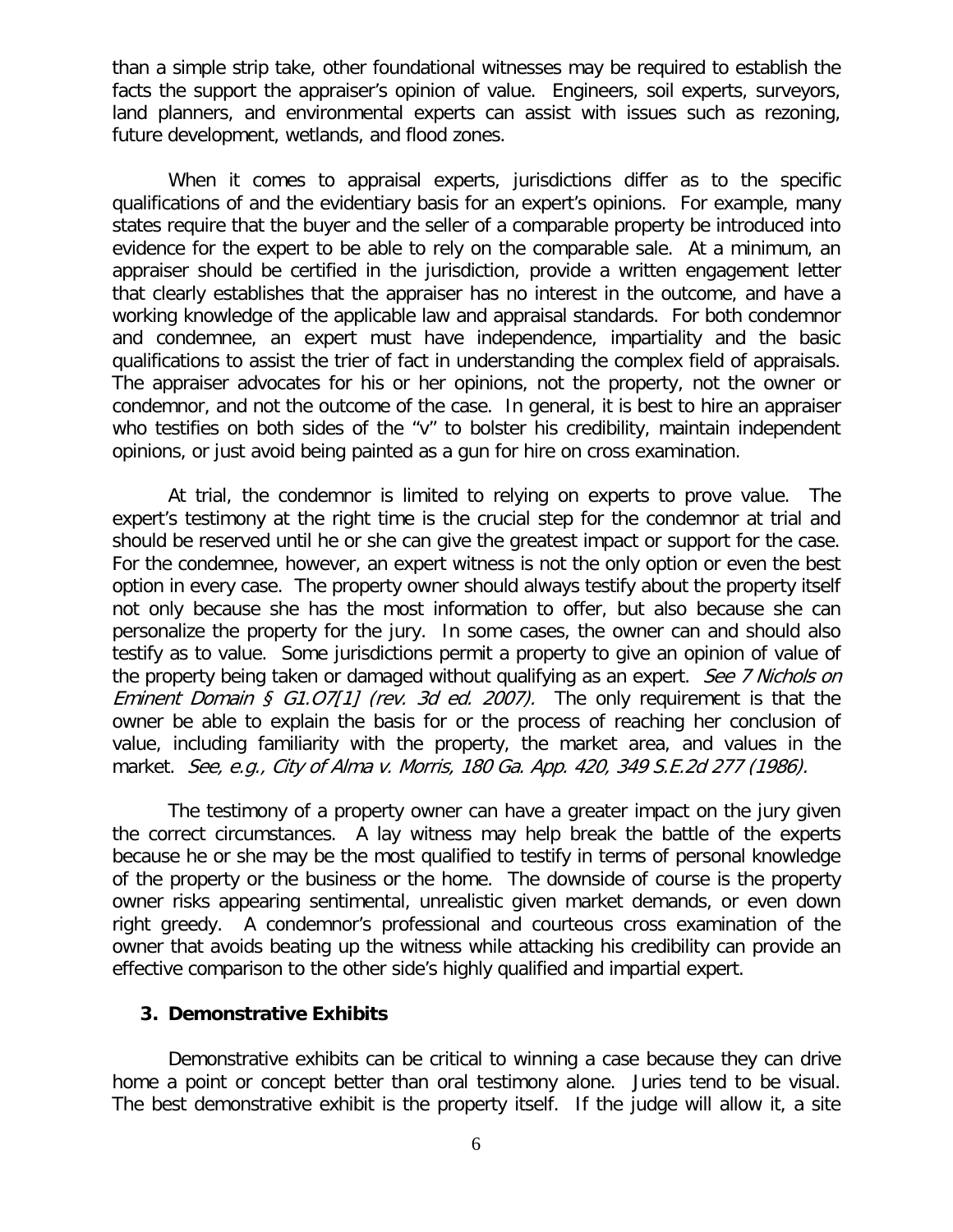visit can be extremely useful, especially to show changes in access, visibility, grades, etc. Ongoing construction or physical changes to the property between the date of taking and the trial, however, may provide grounds for objection by either side.

If a property visit is not an option either legally or strategically, demonstrative exhibits should be used to fill the gap between seeing and hearing. It is easier for a jury to understand the concept if they can see and even touch a tangible item representation of it during the testimony. For example, if the highest and best use of vacant land is commercial development, an aerial photograph of surrounding developed property or a land development plan showing potential development helps the jury see the possibilities. Use of any one or a combination of demonstrative exhibits should include:

- Photographs of both the subject and the comparable properties;
- Engineering plans of the public project;
- Zoning maps showing current or future zoning;
- County or municipal land planning maps;
- Topographic maps;
- Aerial photographs before and after the project;
- Development overlays showing development potential;
- Comparable sales maps;
- Damage summaries or charts showing conclusions of value;
- Traffic count charts;
- Mitigation plans;
- Site or as-built surveys;
- Market studies showing relocation efforts (if a business is involved);
- Video of the property showing access in/out of and circulation within the property.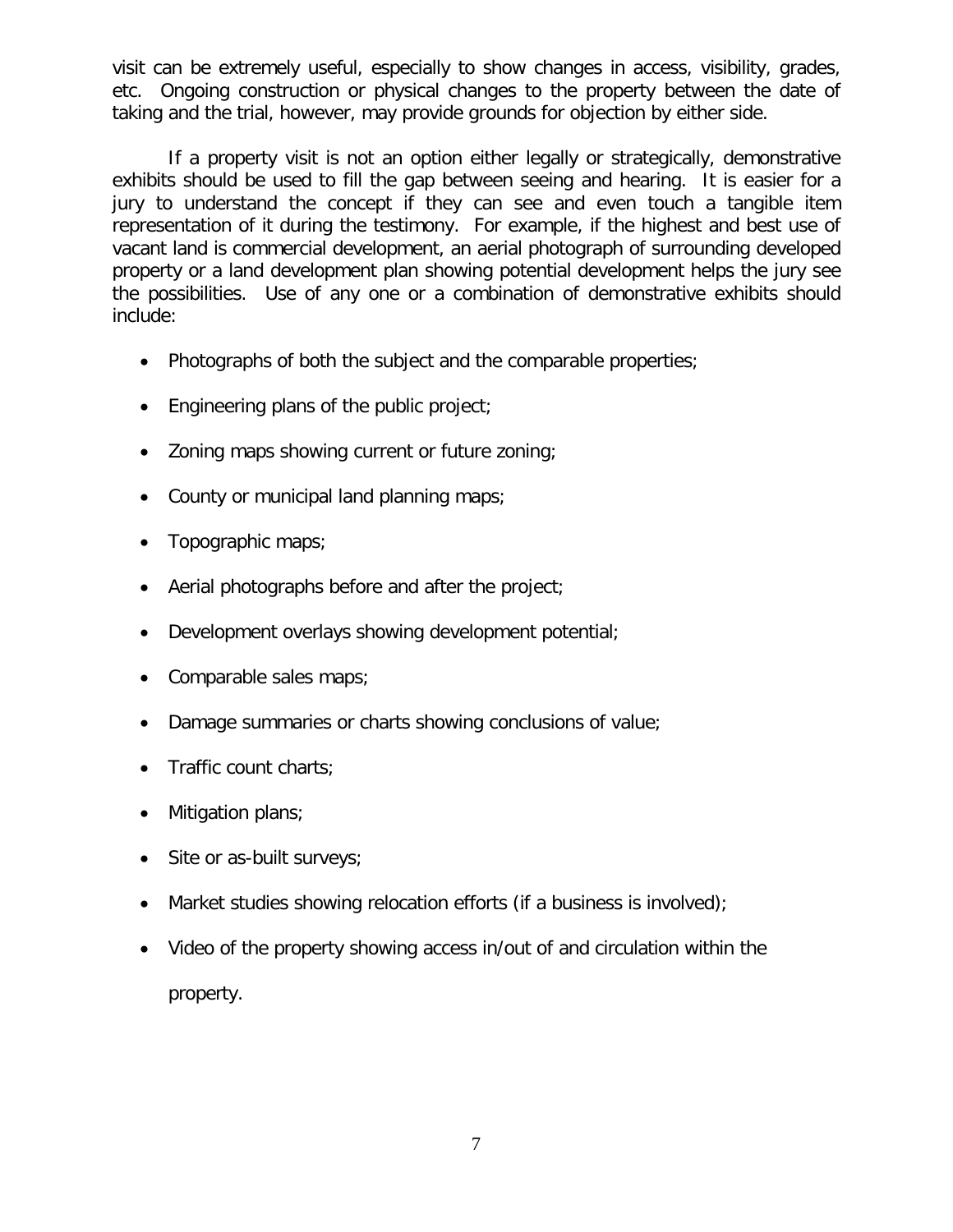To ensure admissibility, exhibits should depict the property, its conditions or the comparable as close to the date of taking as possible. If for example, construction is ongoing during trial, some jurisdictions disallow photographs because it is not the permanent state of the property and can be prejudicial to the condemnor. The rules of evidence in the jurisdiction will govern what can be shown on the property. As a general rule, demonstrative exhibits must be authenticated by a witness. It is not necessary that the witness be the one who prepared the exhibit. Rather, the witness must be able to identify the exhibit, state that it is an accurate representation of what they observed or what they are familiar with, and that it was prepared under his supervision or control. See Fountain v. MARTA, 249 S.E.2d 296 (Ga. App. 1978).

#### **4. The Market Factor**

Fair market value as of the date of valuation is the baseline measurement by which condemnation cases are governed. To state the obvious, a boom market benefits the property owner. The condemnor must take the property as it was on the date of taking and do its level best to poke holes in that market. Well what happens if the bottom of the market falls out just before the taking? Between the date of taking and the trial date? What if the drop is the worst recession in U.S. history caused by such abnormal factors as fraud? Should the property owner be subjected to conditions in such a market?

The condemnee should argue that the current economy is an anomaly and the conditions giving rise the current market are so unusual that the property owner should not be punished by and the government should not be allowed to benefit from an artificially depressed market. The jury should not be required to take into consideration the current market, but should assess the value as if today's market had not occurred. It is analogous to the project influence rule recognized in some jurisdictions – that any enhancement or depreciation in value caused by the project for which property is condemned must be disregarded in determining fair market value. See e.g., Williams v. City and County of Denver, 363 P.2d 171, 174 (Colo. 1961). Thus, fair market value should be determined based upon the price that a willing buyer and willing seller would agree on without compulsion or impacts caused by

The argument of valuing property under more normal circumstances is not new in condemnation law. In a case dating back to 1873, U.S. v. Inlots, 2 Am. Law Rec. 577 (S.D. Ohio 1873), aff'd 91 U.S. 376, the court examined the unusual market conditions, finding that it would be unfair to subject the property owner to the depressed values. Thus, the court charged the jury that it should assess the property's value before the market had occurred. In Howell v. State Highway Department, 167 S.C. 217 (1932), the Supreme Court of South Caroline upheld the trial court's ruling that fair market value was defined as "a fair sale at normal times," and not the value during the Great Depression. In 1938, the Court of Appeals of New York in *In re Board of* Water Supply of New York City, 277 NY 452, found that the general rule of measuring compensation as of the date of taking must yield to exceptional circumstances. It further found that fair market value does not encompass panic value, auction value, speculative value or artificially depressed or inflated values. See also D.R. Kornegay v.